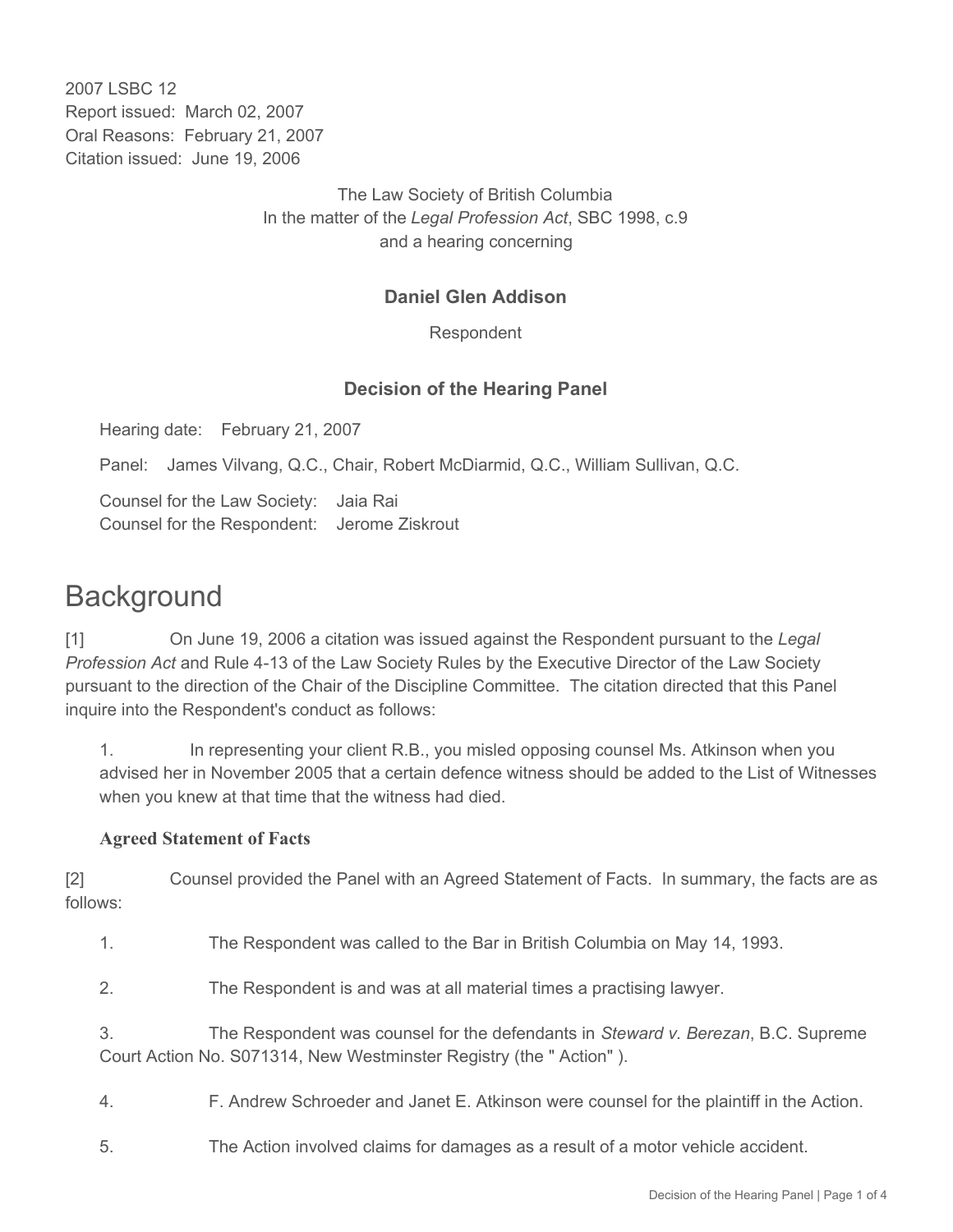6. The trial of the Action was held on December 5 - 9, 2005. At trial, both liability for the accident and quantum of damages were in issue.

7. With respect to the issue of liability, there were four independent witnesses to the accident. Two of the witnesses were favourable to the plaintiff and two were favourable to the defendant.

8. J.F. was one of the two witnesses favourable to the defence. J.F. was also the strongest witness for the defence.

9. On November 2, 2005, Ms. Atkinson wrote to the Respondent enclosing a common List of Witnesses for the Respondent to complete and return to Ms. Atkinson so that the List could be filed with the Registry in accordance with the *Rules of Court*.

10. On November 14, 2005, the Respondent wrote to Ms. Atkinson enclosing the List of Witnesses.

11. The Respondent completed the List of Witnesses by filling in his time estimates for the cross-examination of the plaintiff's witnesses and signing the List. However, he did not enter the names of his defence witnesses on the List of Witnesses but provided that information in the body of his November 14, 2005 letter.

12. The Respondent did not put J.F. on the List of Witnesses as a defence witness when he completed and returned the List to Ms. Atkinson, nor did he advise Ms. Atkinson in his letter of November 14, 2005 that J.F. was a defence witness.

13. On or about November 21, 2005, Ms. Atkinson telephoned the Respondent and asked why J.F. was not on the List of Witnesses, to which the Respondent replied that he was on the List. Ms. Atkinson then read the names from the List to the Respondent that did not include J.F. The Respondent stated to Ms. Atkinson that the omission was simply an oversight by his office. As a result, Ms. Atkinson asked the Respondent if he wanted J.F.'s name added to the List of Witnesses and the Respondent replied " yes" . Ms. Atkinson then asked the Respondent if his time estimate for J.F. would be the same as for another witness and the Respondent again replied " yes" .

14. On November 22, 2005, Ms. Atkinson wrote to the Respondent confirming his advice to add J.F. to the List of Witnesses.

15. On November 28, 2005, Ms. Atkinson had a discussion with R.W., a private investigator she had retained on behalf of the plaintiff to contact all witnesses to the accident. R.W. advised Ms. Atkinson that he had learned that J.F. was deceased. Subsequently, R.W. advised that he learned from J.F.'s son that J.F. had died in the summer of 2004.

16. At the time of the conversation with Ms. Atkinson referenced in paragraph 13 above, the Respondent was aware that J.F. had died.

17. Upon learning of J.F.'s death on November 29, 2005, Mr. Schroeder immediately called the Respondent. The conversation was short. Mr. Schroeder asked the Respondent if he knew J.F. was dead. The Respondent replied " yes" . Mr. Schroeder asked the Respondent when he found out, to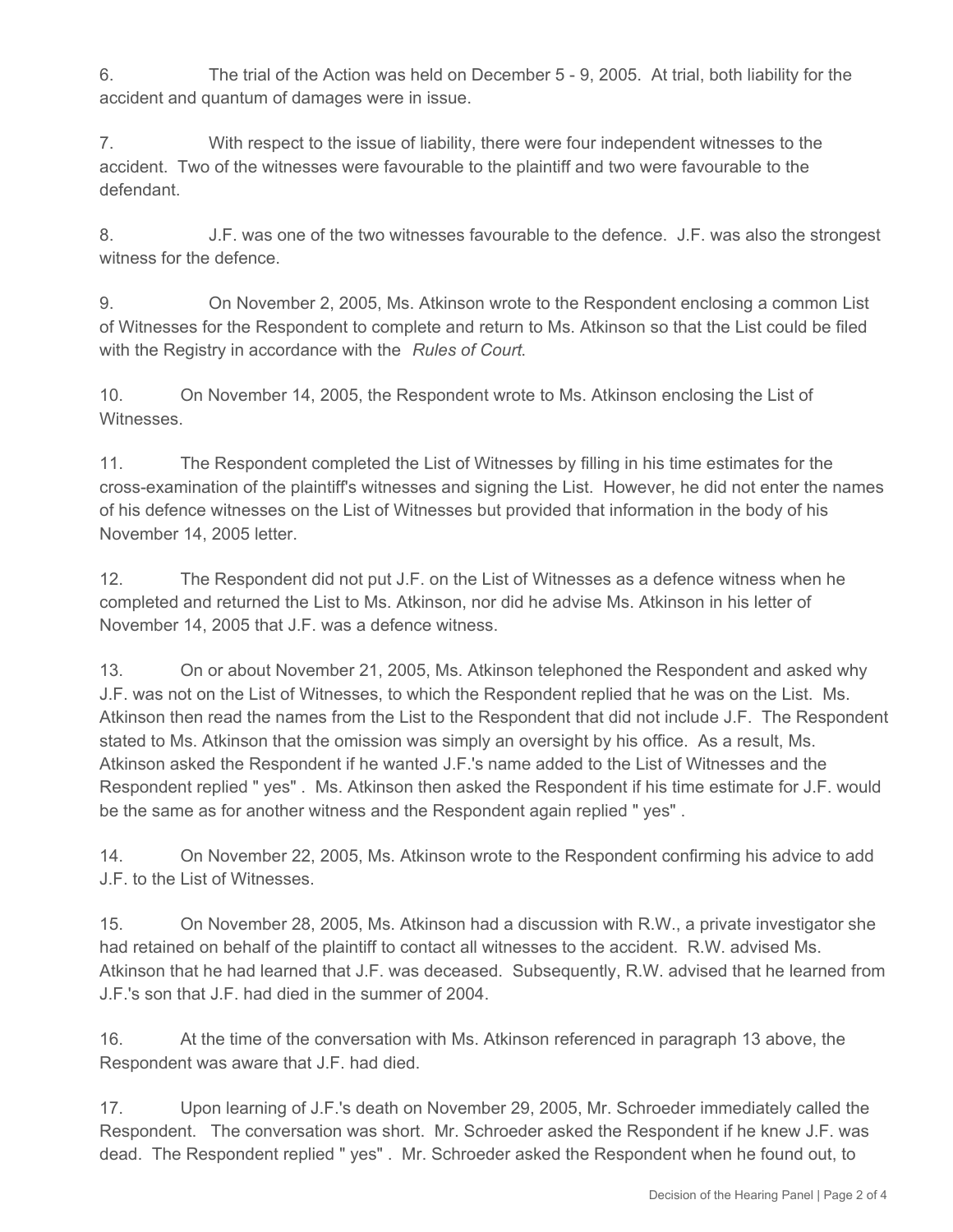which the Respondent replied, " couple of weeks ago" . The Respondent did not appear to Mr. Schroeder to be startled or upset.

18. The Respondent admits that, at the time of his conversations with Ms. Atkinson and Mr. Schroeder referenced above, J.F. had died in the summer of 2004 and he had learned of J.F.'s death in mid-October.

[3] The Respondent admits that he professionally misconducted himself and the Panel so finds.

## **Penalty**

[4] Counsel made a joint submission to the effect that a 30-day suspension and full indemnity for the Law Society's costs in the amount of \$6,369.00 was an appropriate penalty.

[5] Counsel for the Respondent submitted 15 letters of reference on the Respondent's behalf, which were of assistance to the Panel.

[6] In reaching its decision, the Panel relied on the authorities presented and, in particular, the case of *Law Society of BC v. Johnson*, Hearing Report dated August 19, 1992, in which the Panel stated:

To lie to a fellow member of the legal profession is a matter of the utmost severity. This profession that we practice in is based upon mutual trust and confidence in that what our fellow practitioner tells us can be accepted.

It is imperative that lawyers, both in their professional and personal lives, conduct themselves and their dealings with honesty and integrity. If that is not done, the profession will fall into great disrepute and ultimately lose its self-governing capacity.

[7] The Panel considered the principles set out in the decision on penalty in *Law Society of BC v. Ogilvie* [1999] LSBC 17.

[8] Counsel for the Respondent advised the Panel that the Respondent's conduct arose from a misguided sense of loyalty to the client. Counsel must always be careful to insure that their sense of duty to their client does not overwhelm their duty never to engage in dishonourable or questionable conduct that casts doubt on the lawyer's professional integrity or competence, or reflects adversely on the integrity of the legal profession or the administration of justice ( *Professional Conduct Handbook*, Chapter 2, Rule 1).

[9] Also, a lawyer's conduct toward other lawyers should always be characterized by courtesy and good faith ( *Canons of Legal Ethics*, *Professional Conduct Handbook*, Chapter 1).

[10] There was no personal gain for the Respondent. There was, however, potential for harm to the opposing lawyer's client.

[11] The Respondent has a clear disciplinary record. All of the letters filed on his behalf confirm his good reputation. The letters, especially those from opposing counsel, clearly establish that this was out of character for the Respondent.

[12] In consideration of all of the above, the Panel has concluded that an appropriate penalty will be:

- (a) The Respondent will be suspended for a period of 30 days, commencing March 10, 2007;
- (b) The Respondent will pay costs of these proceedings in the amount of \$6,369.00, payable on or